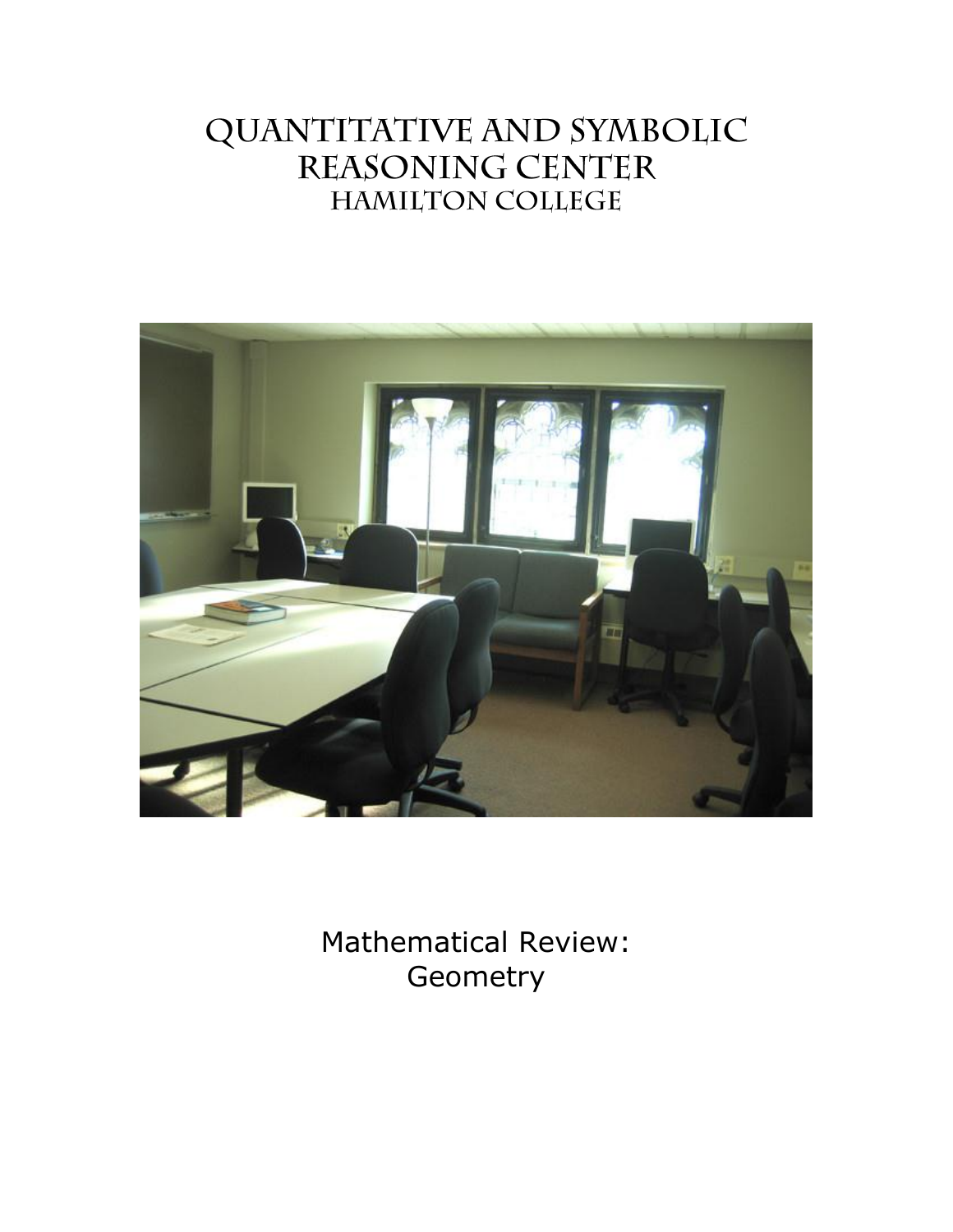## Formulas For Area, Surface Area, Perimeter, Circumference, and Volume

## **Square**

Area:  $A = s^2$ Perimeter:  $P = 4s$ 

#### **Cube**

Volume:  $V = s^3$ Surface Area:  $S = 6s^2$ 

#### **Rectangle**

Area:  $A = LW$ Perimeter:  $P = 2L + 2W$ 

#### **Parallelogram**

Area:  $A = bh$ 

### **Triangle**

Area:  $A = \frac{1}{2}bh$ 

**Right Triangle** Pythagorean Theorem:  $c^2 = a^2 + b^2$ 

## **Circle**

Area:  $A = \pi r^2$ Circumference:  $C = 2\pi r$ 

## **Sphere**

Volume:  $V = \frac{4}{3}\pi r^3$ Surface Area:  $S = 4πr^2$ 

#### **Right Circular Cylinder**

Volume:  $V = \pi r^2 h$ Area:  $2\pi$ rh +  $2\pi$ r<sup>2</sup>

## **Cone**

Volume:  $V = \frac{1}{3}\pi r^2 h$ 

#### **Box**

Volume:  $V = lwh$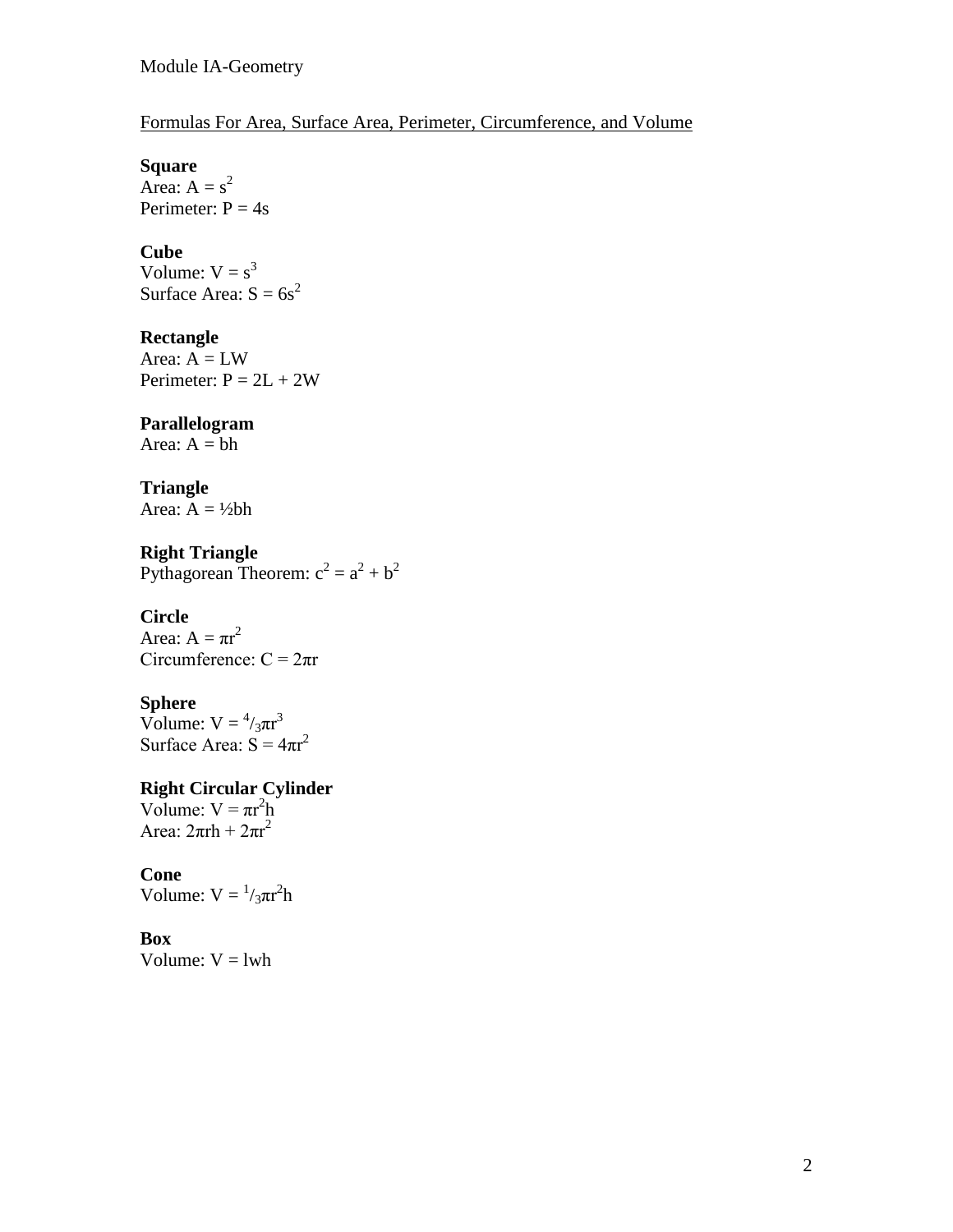## **Practice:**

I. Find the area of the shaded parts of the following shapes. In many cases you will find the desired area by subtracting the area of an inner figure from the area of an outer figure.



b.



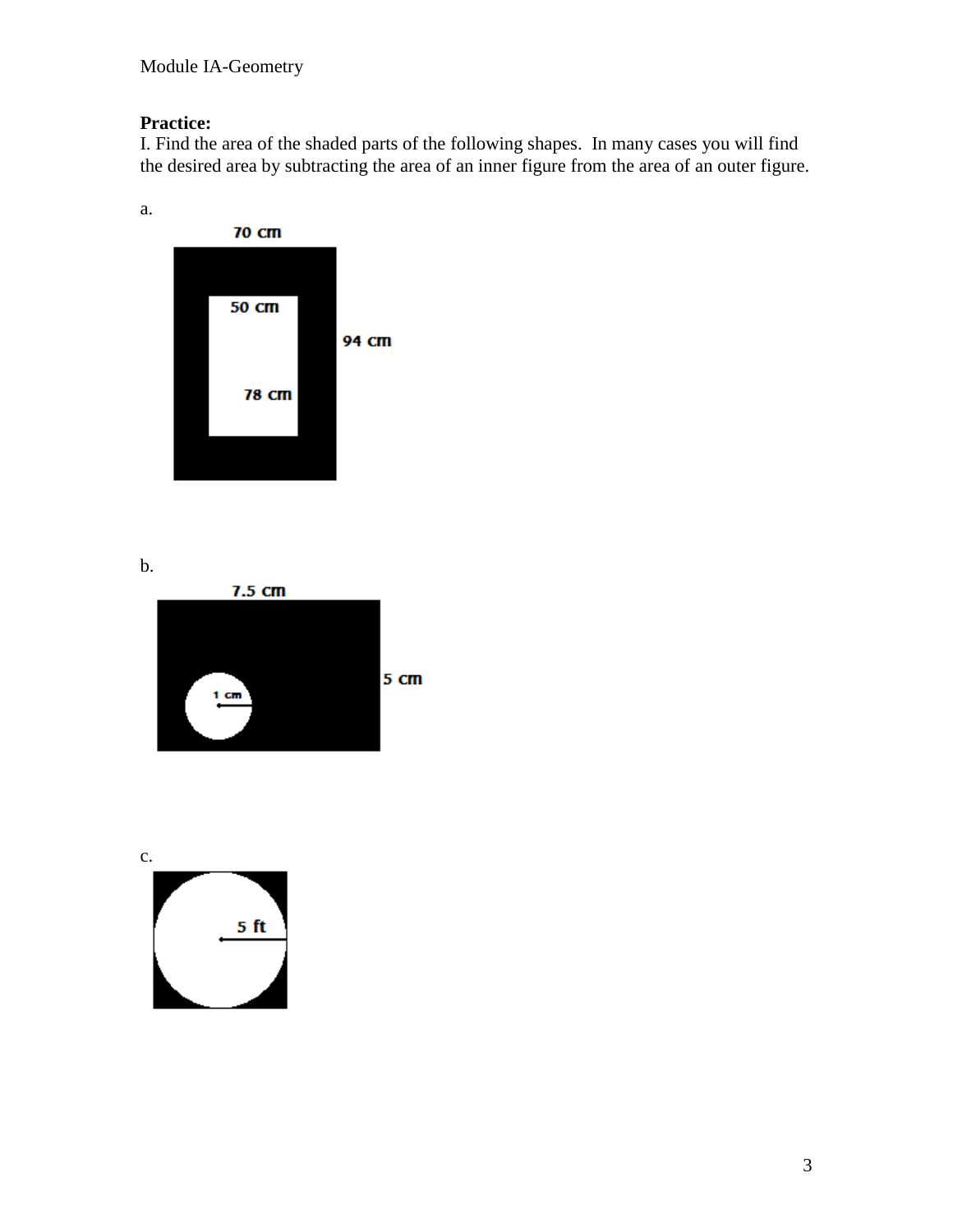

II. Suppose you take a wire coat hanger and straighten it out into a strip of wire 40 inches long. Now you want to bend it into the shape of a rectangle in such a way that the enclosed area will be the largest rectangular area that can be enclosed by this piece of wire.

Remember that the wire is 40 inches long; this means that the perimeter of the rectangle must equal 40! Suggest 5 different possible pairs of values for L and W, and calculate the areas of each. What dimensions do you think will produce the maximum area?

| Length $(L)$ | Width (W) | Area $(A)$ |
|--------------|-----------|------------|
|              |           |            |
|              |           |            |
|              |           |            |
|              |           |            |
|              |           |            |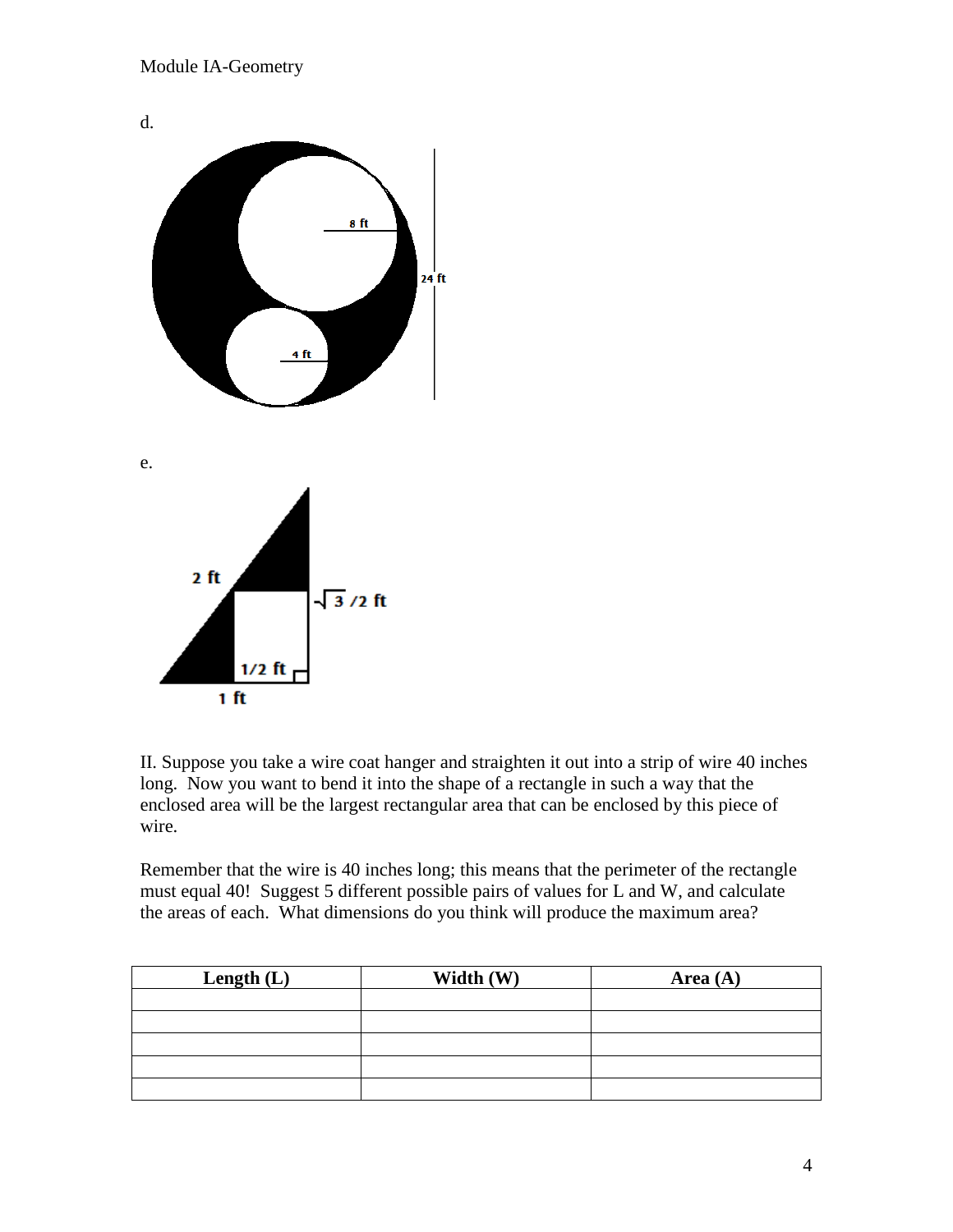#### Module IA-Geometry

III. Which cereal container can contain the greater volume of contents: a cylindrical container of Quaker Oats that is 9" high with a radius of 2.5", or a box of Lucky Charms that is 2.25" x 7" x 11"?

IV. The community farm is putting a fence up around their garden. If they have 100 feet of fencing, what dimensions will provide a garden with the maximum enclosed area?

V. Suppose we took the 40 inches of wire from previously and cut it into two pieces, bending one into a circle and the other into a square. What should the dimensions of the circle and the square be so that the resulting combined enclosed areas are as large as possible?

VI. Physical Plant is putting a 2-inch layer of topsoil over the entire backyard of Roger's before planting grass. However, the company that Physical Plant ordered the soil from left it in a big pile (cone) in the driveway. Is there enough topsoil to do the job?